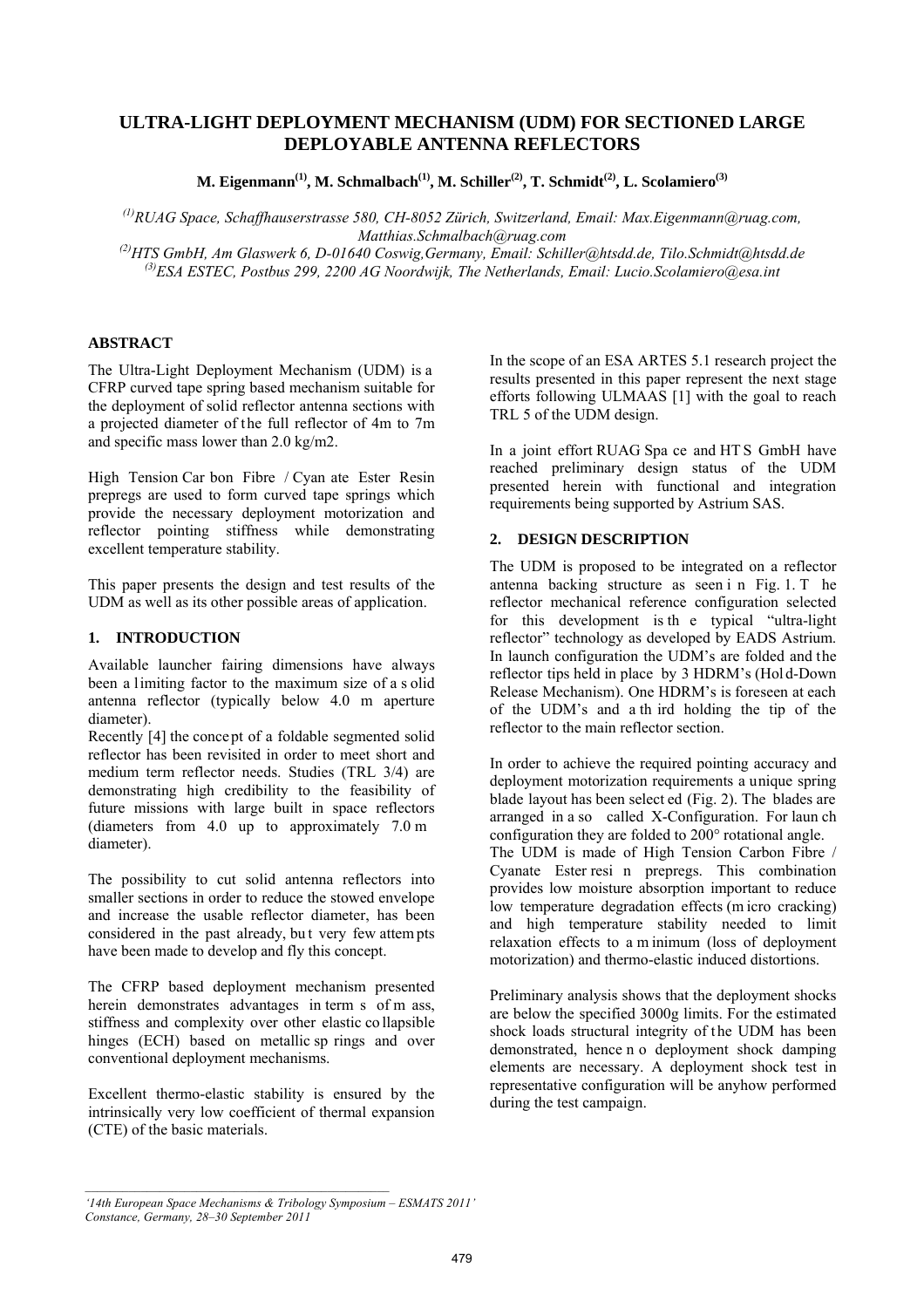

*Figure 1. Proposed UDM Integration on Backing Structure of Reflector Antenna.* 



*Figure 2. Unique Spring Blade Layout.* 

## **3. TEST RESULTS**

The main concern addre ssed by the testi ng program was the degree of motorization loss due to relaxation effects at elevated temperatures. As described in [2] the off-axis stress relaxation behavior is driven by temperature and initial strain levels.

A bread board test set up (Fig. 2.) was chosen in order to determine the relaxation effects due to thermal and mechanical cycling. The UDM was prestrained to 200° rotational angle and submitted to thermal and mechanical cycling. The UDM was subject to a total of 8 thermal cycles from -150 $^{\circ}$ C to +110 $^{\circ}$ C and a total of 62 mechanical open/close cycles. Torque measurements were m ade at room temperature before and after the thermal cycling.



The test results show (Fig. 3) that the minimum torque drops from  $2.0$  Nm to  $1.6$  Nm due to thermal effects and 7 deployments. Thereafter the UDM is stabilized; and only an additional motorization reduction of 0.1 Nm to 1.5 Nm due t o the following 55 mechanical deployment sequences is observed.

In addition to the torque measurements, the stiffness of the UDM (Cx) was monitored during the thermal and mechanical cycling e vents. A simple test set up was used measuring displacement with optical sens ors due to an applied load (Fig. 4).



*Figure 4. Stiffness Measuremnent Set-Up.*

A slight increase in stiffness is measured which is assumed to be allocated to the resin hardening during thermal cycling (Fig. 5).